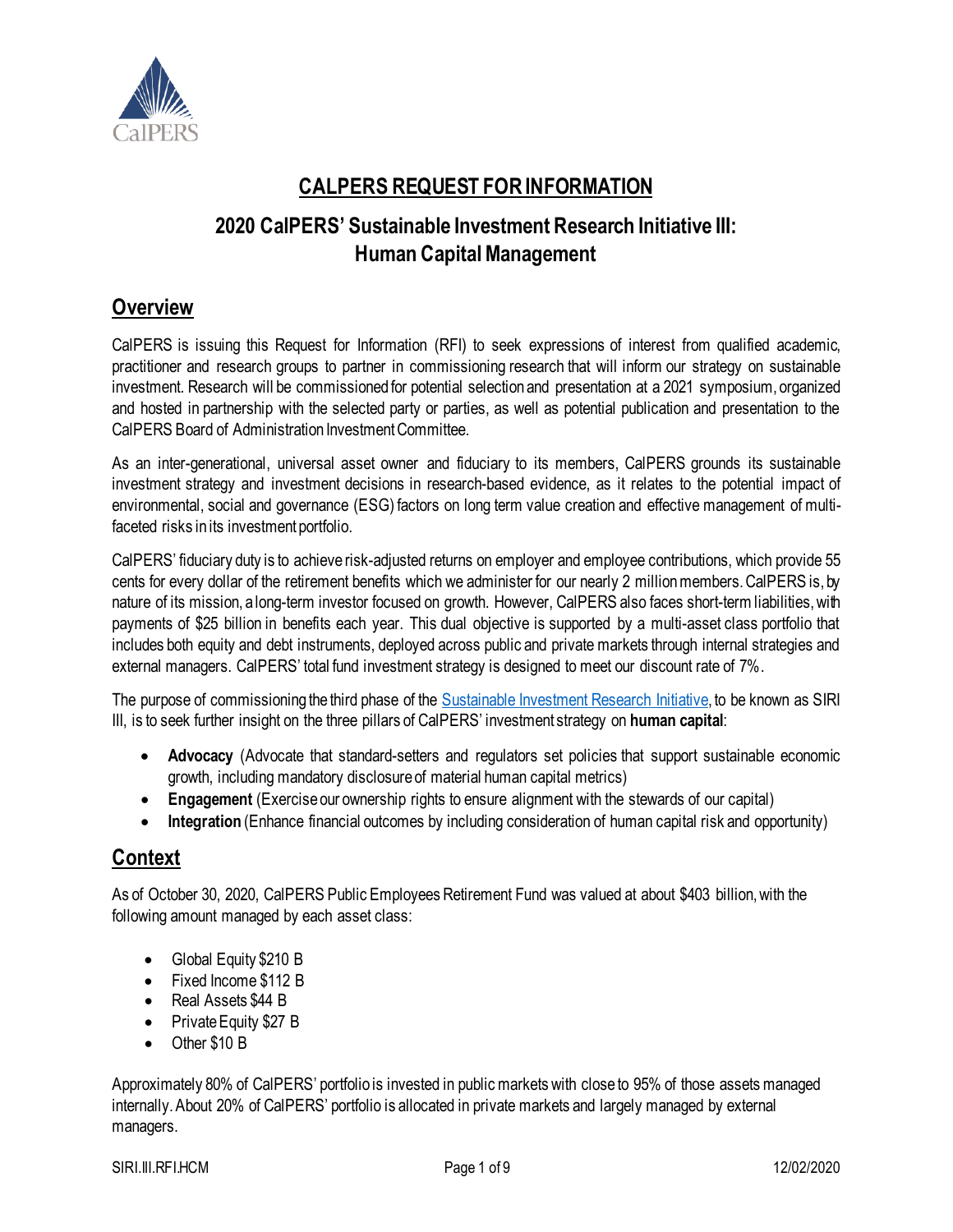

CalPERS Sustainable Investments Research Initiative III: Human Capital Management Request for Information

Through SIRI III we are looking to investigate how to best integrate sustainability factors in line with our fiduciary obligations and in accordance with CalPERS' [Investment Beliefs.](https://www.calpers.ca.gov/page/about/organization/calpers-story/our-mission-vision#investment-beliefs) Specifically, and inter alia:

- Long term value creation relies upon the effective management of three forms of capital: financial, physical and human.
- Risk for CalPERS is multi-faceted and cannot be fully captured through traditional measures.
- Risk where taken must be deployed in an expectation that it will be rewarded.

CalPERS' investment approach is guided also by our [Governance and Sustainability Principles](https://www.calpers.ca.gov/docs/forms-publications/governance-and-sustainability-principles.pdf) which include specific reference to human capital management, for example regarding the multi-faceted nature of diversity and inclusion, such that: "Diversity should be thought of in terms of skill sets, gender, age, nationality, race, sexual orientation, gender identity, disability, and historically under-represented groups. Consideration should go beyond the traditional notion of diversity to include a broader range of experience, thoughts, perspectives, and competencies to help enable effective long-term value creation and risk management."

Prior SIRI initiatives have informed CalPERS' sustainable investing strategic planning. CalPERS' current [5-year](https://www.calpers.ca.gov/docs/governance-sustainability-strategic-plan-update.pdf) Total [Fund Governance and Sustainability Strategic Plan](https://www.calpers.ca.gov/docs/governance-sustainability-strategic-plan-update.pdf) adopted in 2016, reflected thematic priorities and performance metrics highlighted in SIRI II. These include data and corporate reporting, climate change and human capital management, identified as relevant to CalPERS' long-term sustainable performance and risk objectives. We expect SIRI III will inform our review of this strategic plan in mid- 2021.

## **Requested Services**

CalPERS seeks a qualified partner who can provide the following services in support of SIRI III:

- Development of a call for research papers
- Review and selection of papers for presentation at a symposium
- A hosted symposium for discussion of selected papers
- Editing of papers, for consideration of publication
- Facilitate a CalPERS' Board Investment Committee Review of Evidence presentation

Our main objective is to gather research-based insights which contribute to the growing body of academic and practitioner literature, supporting best practices that consider evidence on gender, race and other dimensions of diversity and inclusionto reflect CalPERS' multi-faceted approach to human capital management. These insights will inform our engagement, advocacy, and integration pillars across asset classes and geographies, at a scale and complexity appropriate for an institutional investor like CalPERS.

Finally, as a global investor we are interested in a review sourcing insights and perspectives from the major markets represented in our portfolio, including but not limited to Asia, Europe, and North America.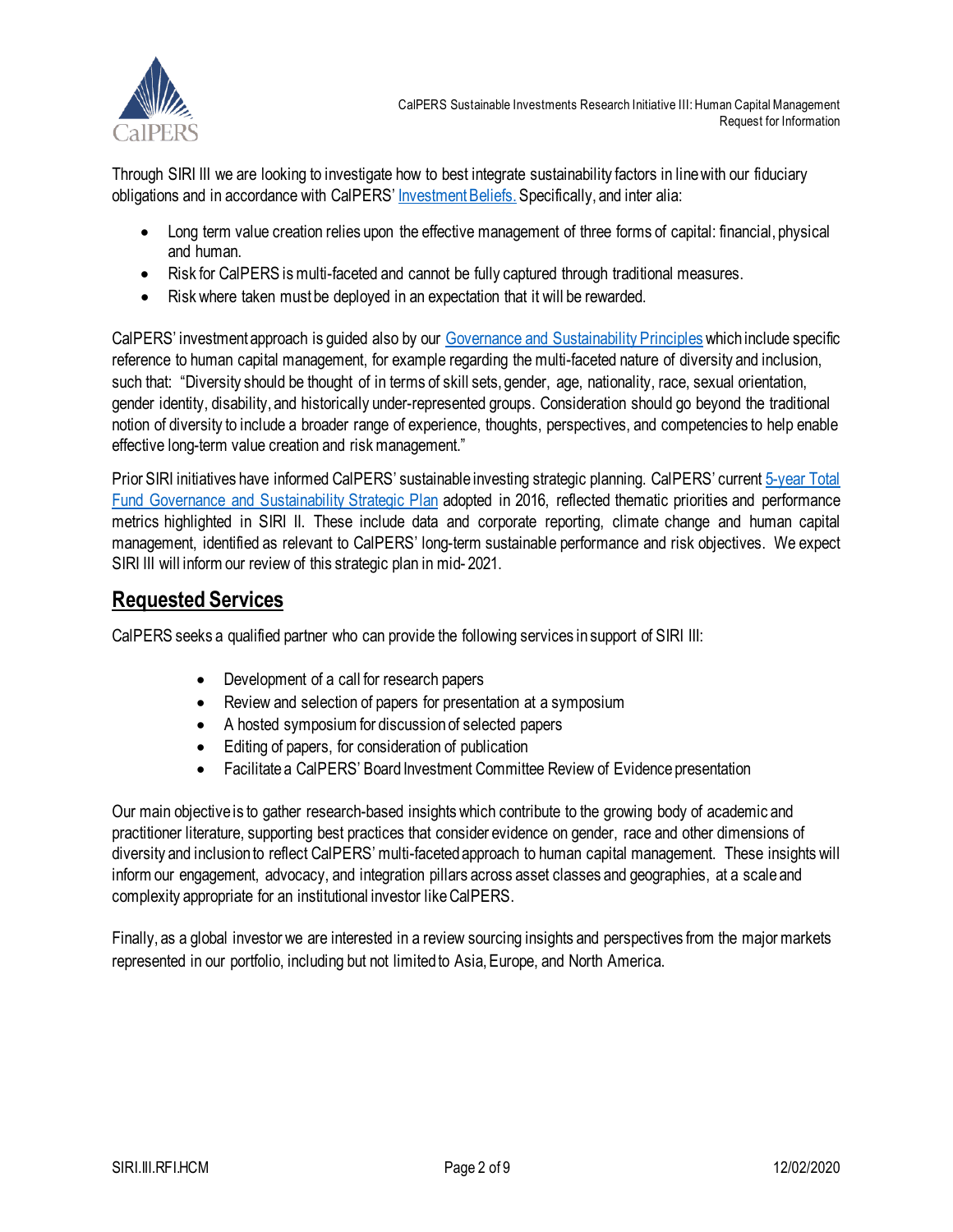

#### *What is being requested***: RFI 2020 Sustainable Investment Research Initiative III: Human Capital Management RESPONSE**

- **Respondent Certification** Interested respondents shall provide contact information by completing and submitting the below Respondent Certification.
- **CalPERS Sustainable Investment Research Initiative III Questionnaire** We request respondents to review and provide feedback to the below CalPERS Sustainable Investment Research Initiative Questionnaire.

#### **RFI Review**

CalPERS' Board Governance & Sustainability team in partnership with our Research & Strategy Group: Sustain group will review all responses to this RFI. Following this review staff will determine if a formal solicitation through a Request for Proposals (RFP) or sole source contract will be issued.

#### **CalPERS Contact Information**

#### Email: [SIRI@calpers.ca.gov](mailto:SIRI@calpers.ca.gov)

Respondents may email questions to CalPERS Board Governance & Sustainability team, for the attention of Michael Silva, at the email address above.

#### *\*Please reference RFI for CalPERS SIRI III: Human Capital Management in the subject line of any email correspondence.*

Responses to this RFI, the Contracting Questionnaire and the Respondent Certification shall be sent to the same email above no later than **February 26, 2021, at 5:00 PM PST.**

#### *The responses to this RFI are not binding upon the parties. The responses provided will not give any preference for any futureRFP, sole source or Focused Solicitation (should one be issued).*

#### **Confidentiality**

Please note that upon submission, all responses will become the property of CalPERS and will be regarded as public records and may be subject to public review to the extent provided in the California Public Records Act (Government Code section 6250 et. seq). If the respondent seeks to exempt certain pages or items from public inspection, the respondent should clearly mark them as "PROPRIETARY INFORMATION." CalPERS will use reasonable efforts to exempt such pages or items from public disclosure but makes no representations or warranties that such efforts will be successful. Please note that the entire response cannot be identified as proprietary information.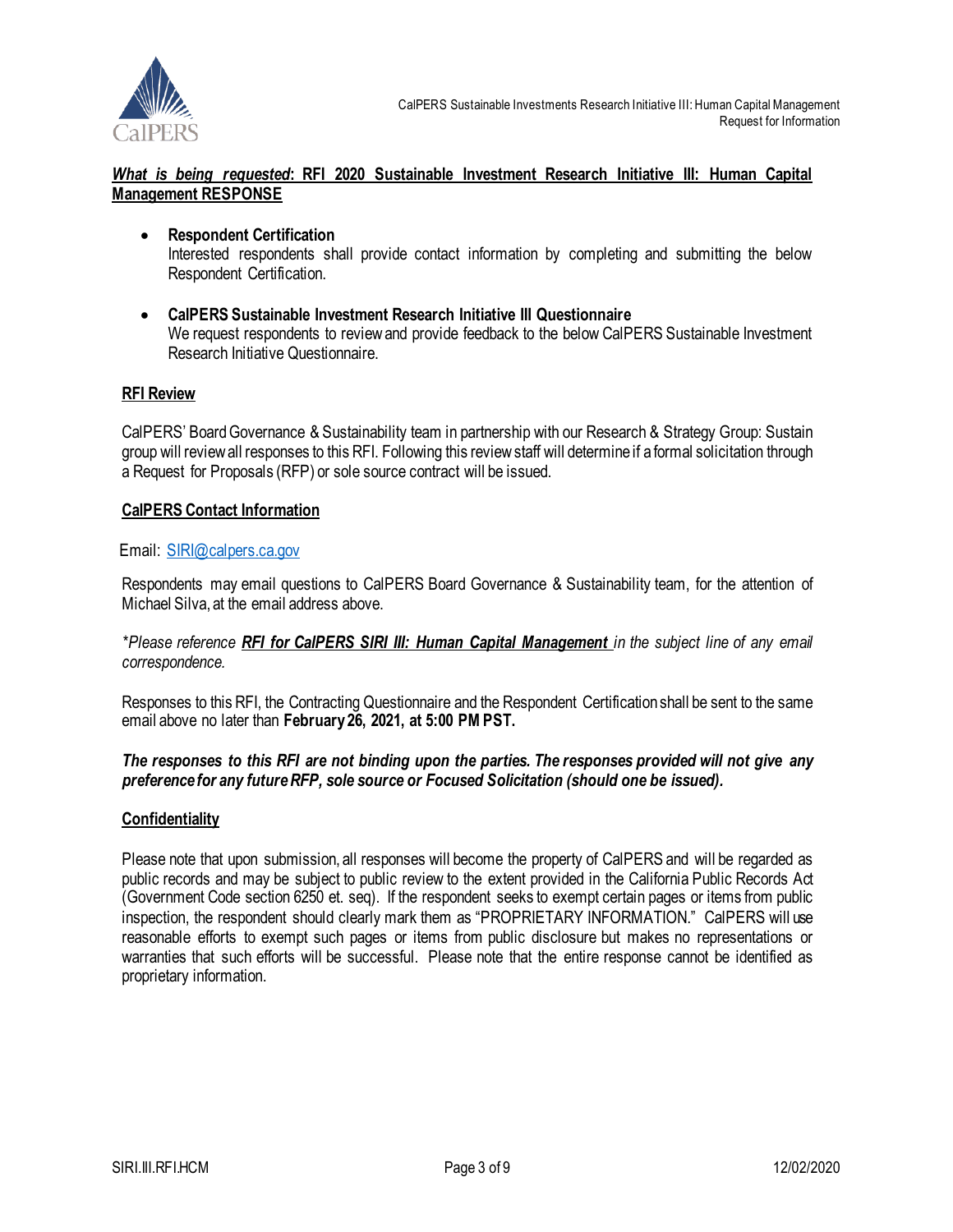

# **CalPERS SIRI III: Human Capital Management Request for Information (RFI) Questionnaire**

**Organization:** 

## **Instructions:**

CalPERS would like to receive additional information about your organization and services. Your time and effort to provide a response to the following questions is greatly appreciated.

All answers to questions in this section must be entered within the spaces provided. Please provide a concise answer to each question, include an additional attachment as needed, yet refrain from attaching supplemental marketing materials.

# **Questions:**

1. Background on organization

Please provide an overview of your organization, including general history, ownership structure, practice areas, number of employees, number and types of clients or audience for your work.

- 2. Experience/qualifications
	- a. Describe the scope and nature of your organization's experience with the issues in this RFI, such as commissioned analysis, peer review and publication of research on sustainable investment.
	- b. Describe the scope and nature of your organization's experience working with asset owners on sustainable investments topics. Provide specific descriptions of the nature and approach to the work.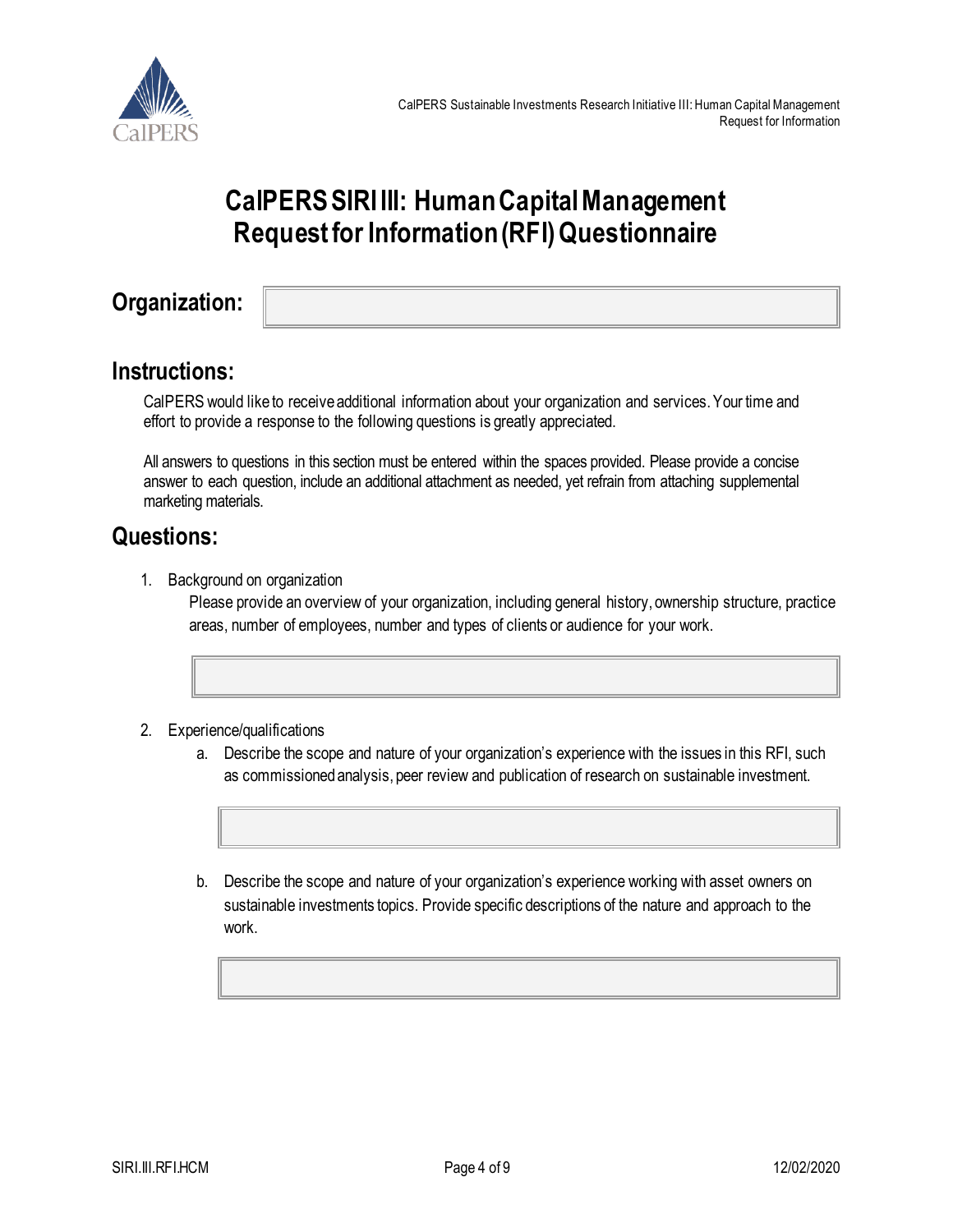

- c. Describe your organization's experience working in a research project/consulting capacity alongside clients.
- d. Describe the organization's expertise with human capital management research and analysis (years of experience, client types, etc.)
- e. Describe any other relevant qualifications.
- 3. Approach

Describe how you would structure the work to assist CalPERS in conducting a commission of research on sustainable investments topics listed within the RFI. This includes developing a project plan to commission research, present findings at a symposium, potential publication and subsequent Board of Administration Investment Committee presentation. At a minimum, please comment on:

- a. Typical expected timeframe (calendar months)
- b. Phasing, if any
- c. Your proposed staffing (number and level of seniority)
- d. Resources required from CalPERS
- e. Day to day project management model (noting teleworking as an alternative to onsite discussions, the number and nature of touch points, plans for steering the work)
- 4. Personnel

Provide background on proposed staff members on the project, including proposed time commitment and description of individual experience (same categories as point 1. above).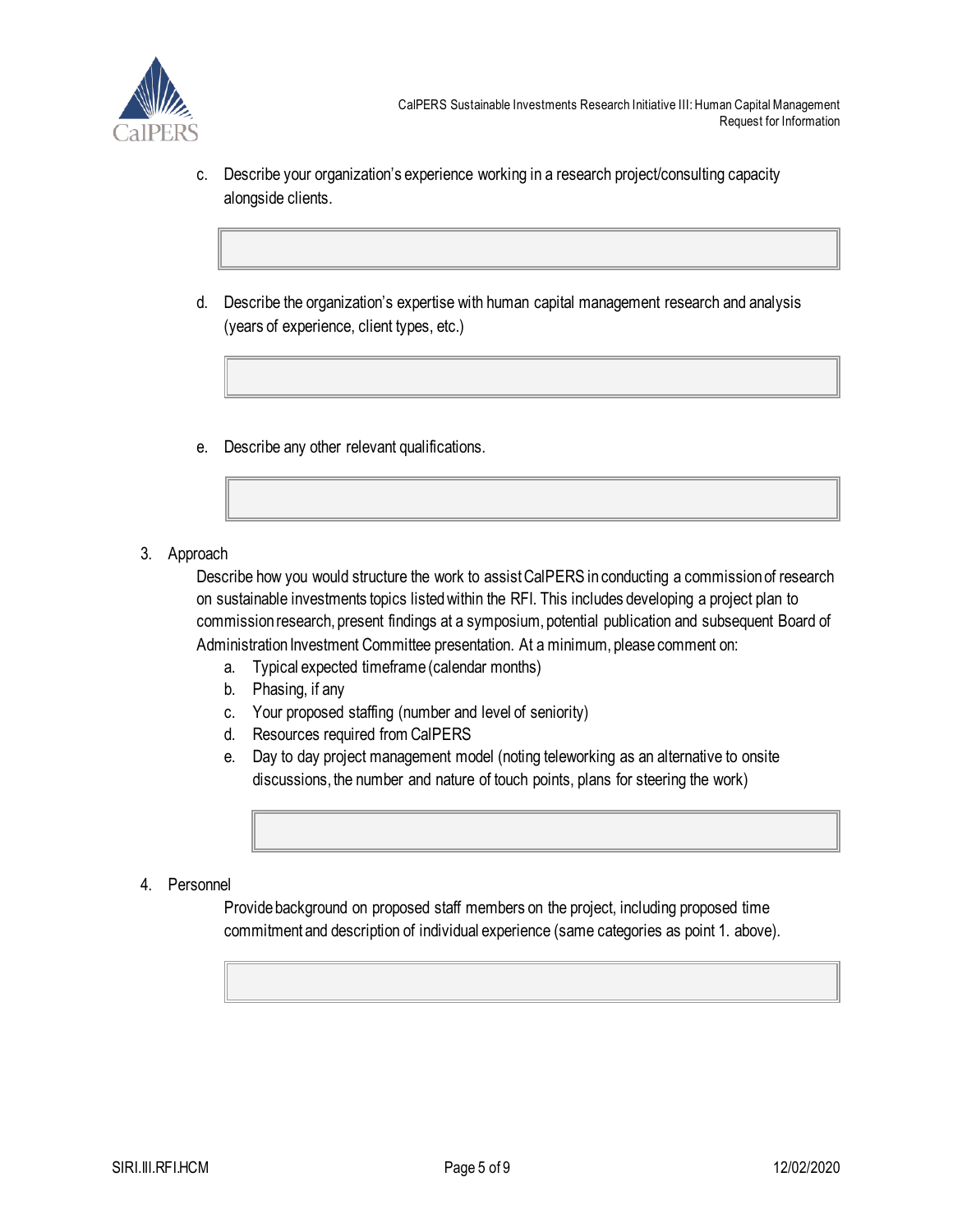

#### 5. Research Specific:

Please share examples of published research that addresses any of the following areas of interest directly, or otherwise:

- a. Advocacy:
	- i. Gap analysis between factors relevant to HCM performance and factors requested to be disclosed by financial regulation.
	- ii. Research that sets out how human capital management can impact security level, sector, portfolio and systemic risks.
	- i. Examination of whether and how monetary and fiscal policies consider human capital management in capital markets.
- b. Engagement:
	- i. Analysis of which active ownership strategies are most effective.
	- ii. Analysis of the potential impact of engagement on company strategy (performance, capital allocation, governance, risk management, reporting within and alongside financial reporting).
	- iii. Correlation or association between engagement activities and financial performance.
- c. Integration:

Please share examples of published research that address any of the following:

- i. Evidence that human capital management strategies create opportunities for better investment decision-making process and outcomes
- ii. Dimensions of diversity's impact to investment performance, including reference to CalPERS' multifaceted definition, which includes gender, race/ethnicity, gender identity, sexual orientation, disability, consideration of intersectionality and other factors.
- iii. Unconscious bias and its impact on investment decision making and outcomes.
- iv. The current state of human capital management reporting and verification by companies (by geography, sector).
- v. How human capital practices disclosure may or may not be rewarded by public and private markets.
- vi. Analytical frameworks for human capital management "footprinting", such as racial and gender equity benchmarks or "audit". (cont.)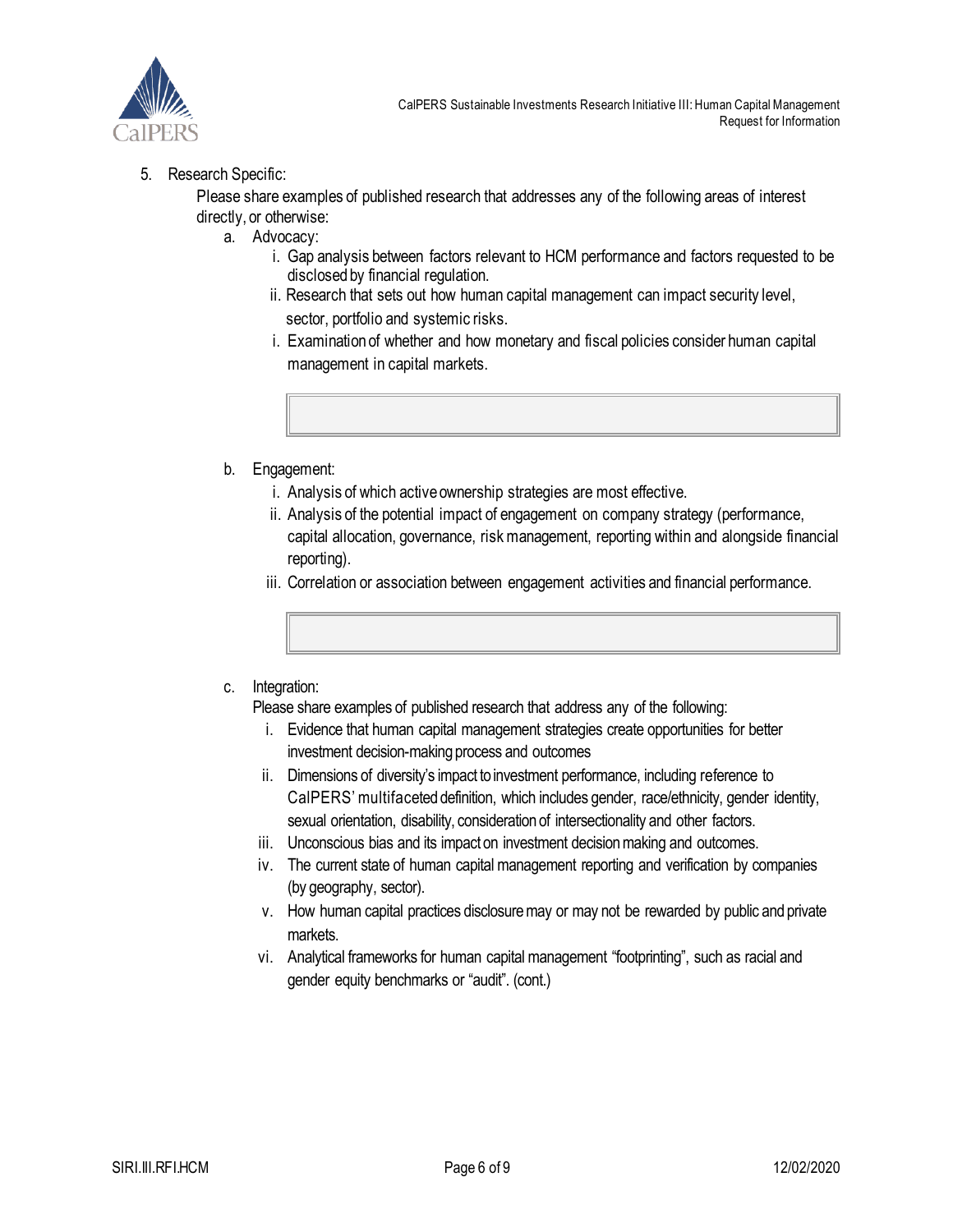

CalPERS Sustainable Investments Research Initiative III: Human Capital Management Request for Information

- vii. Human capital practices and fundamental performance linkage, including differentiation between tangible vs. intangible asset-based industries.
- viii. Human capital management and economic resilience to tail events, such as COVID-19, climate-related transition and physical risks, and the changing conditions of employment in the economy.
- ix. Evidence on specific portfolio construction and performance, such as Emerging Manager Programs.
- 6. Conflicts and Disclosures
	- a. Does the organization or any professional have any perceived, potential, or actual conflicts with CalPERS related to this work? If so, please describe.
	- b. List any other relationships, contracts, and business activities that involve CalPERS, its Board Members, or executive officers. A list of CalPERS Board Members and executive officers can be found at the following links: https://www.calpers.ca.gov/page/about/board/board-members <https://www.calpers.ca.gov/page/about/organization/executive-officers>
	- c. Provide two or three client references most relevant to this project including name of primary contact, contact title, phone number, years as a client for that specific service.
	- d. Please provide any contract terminations in the past three years as well as an explanation.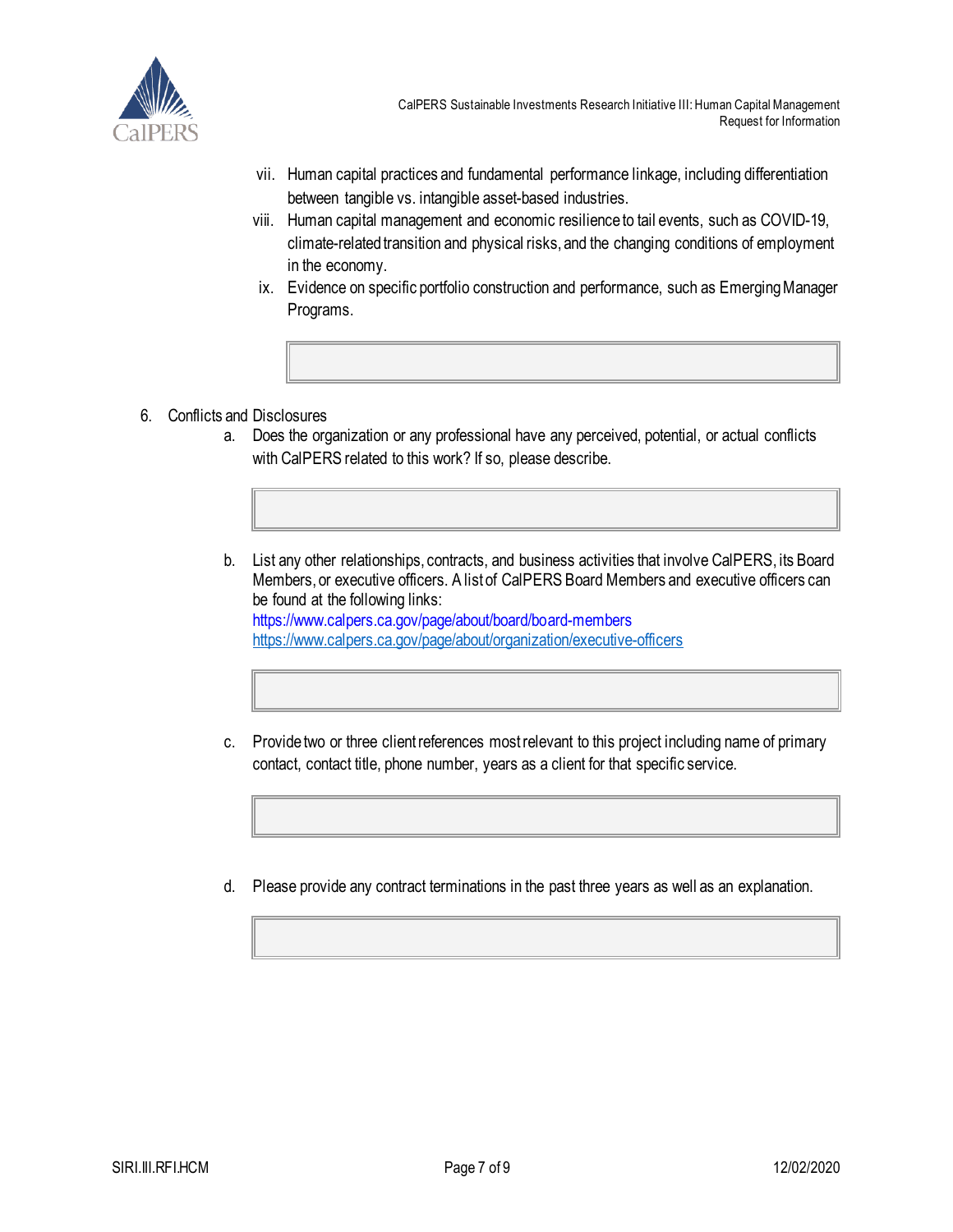

#### **RESPONDENT CERTIFICATION SHEET**

| 1. | <b>Designation of Official Contact Person</b><br>The individual to whom all information and correspondence regarding this RFI should be transmitted is: |                                       |                                                                                                   |  |
|----|---------------------------------------------------------------------------------------------------------------------------------------------------------|---------------------------------------|---------------------------------------------------------------------------------------------------|--|
|    | Firm Name:                                                                                                                                              |                                       |                                                                                                   |  |
|    | Contact Name and Title:                                                                                                                                 |                                       |                                                                                                   |  |
|    | Address:                                                                                                                                                |                                       |                                                                                                   |  |
|    | City, State, and Zip:                                                                                                                                   |                                       |                                                                                                   |  |
|    | Country of Origin:                                                                                                                                      |                                       |                                                                                                   |  |
|    | Phone Number:                                                                                                                                           |                                       | Fax Number:                                                                                       |  |
|    | E-Mail Address:                                                                                                                                         |                                       |                                                                                                   |  |
| 2. | Indicate your organization type:<br><b>Limited Liability Corporation</b>                                                                                |                                       |                                                                                                   |  |
|    | <b>Limited Liability Company</b>                                                                                                                        |                                       | Corporation (Corporation Number 13-2646110)                                                       |  |
|    | Partnership                                                                                                                                             | Sole Proprietorship                   |                                                                                                   |  |
|    | <b>Joint Venture</b>                                                                                                                                    |                                       |                                                                                                   |  |
|    | Academic or Non-Profit Organization                                                                                                                     |                                       |                                                                                                   |  |
|    | Other (if other, please state the nature here:                                                                                                          |                                       |                                                                                                   |  |
| 3. | <b>Federal Employer ID No. (FEIN)</b>                                                                                                                   |                                       | <b>California Corporation Number</b><br>4.                                                        |  |
| 5. | Does your Response contain Proprietary Information?<br>Yes $\Box$<br>No $\Box$                                                                          | marked as "proprietary information".) | (If yes, attach a separate sheet to this certification which specifically itemizes the section(s) |  |